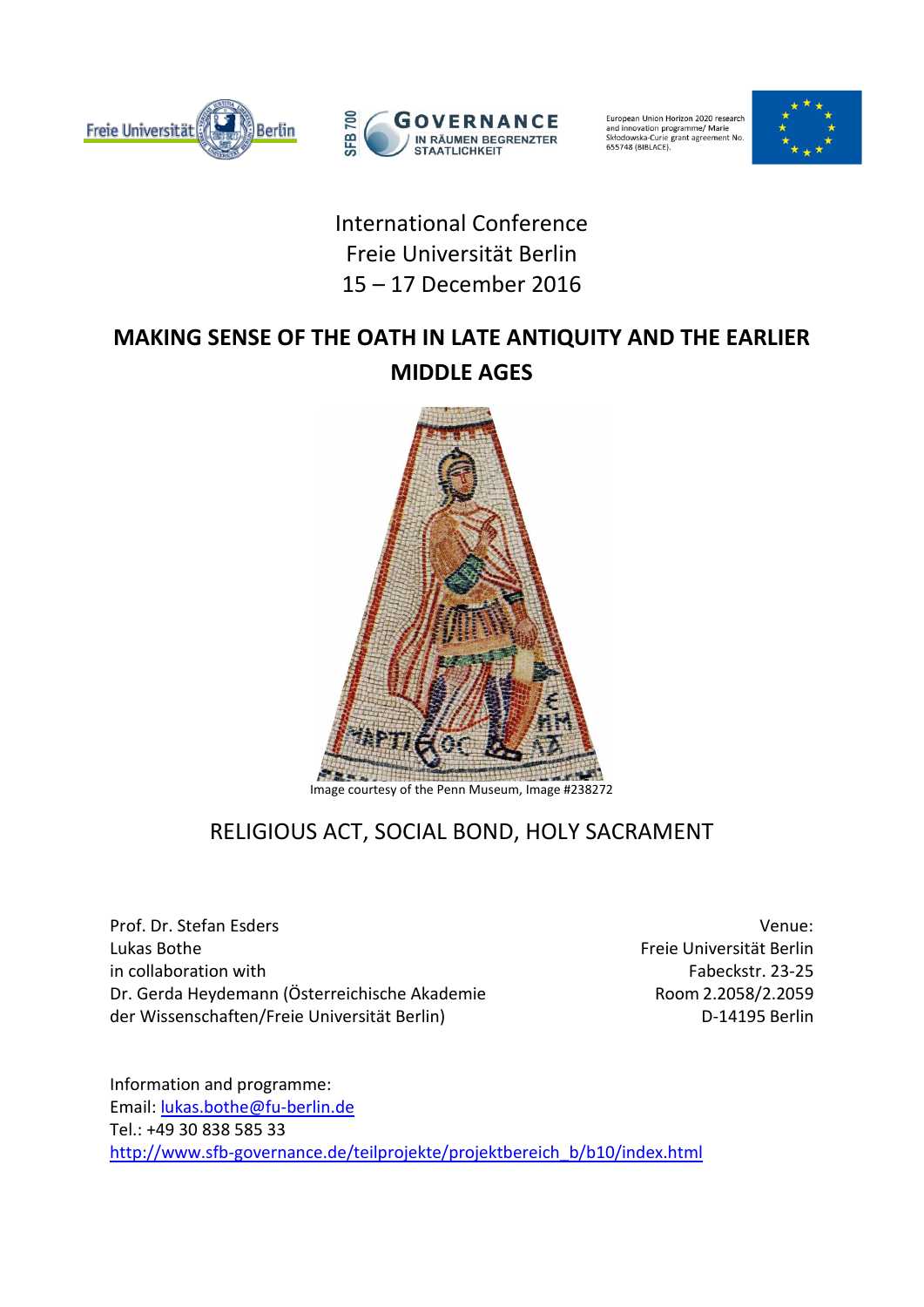#### **Programme**

## **Thursday, 15th December** (Room 2.2058)

#### **14:00 – 14:30**

Stefan Esders (Freie Universität Berlin)

*Welcome and Introduction*

## **Session 1 – The Christian Oath in Roman Society**

## **14:30 – 16:00**

Bernd Kollmann (Universität Siegen)

*Jesus' Teaching on Oaths in its Ancient Context*

Moshe Blidstein (Hebrew University of Jerusalem)

*Religious Authority and the Cancellation of Oaths and Vows in the Roman Empire*

#### *coffee break*

## **16:30 – 18:00**

Kevin Uhalde (Ohio University)

*The Shape of Early Christian Fidelity: Tertullian on Swearing and Repentance*

Nicholas Wheeler (University of Toronto)

*Two Cases of Perjury: The Fourth Century Origins of the Canonical Norm against Perjury in the Latin Church*

## **Friday, 16th December** (Room 2.2059)

## **Session 2 – Obligations, Promises, Vows and Oaths: Redefining Social Relations in an Age of Transition**

## **9:00 – 10:30**

Susanna Elm (University of California at Berkeley)

*Condicio — Religious Bonds and Social Acts in Augustine*

Claudia Rapp (Universität Wien)

*Promise — Prayer — Contract — Oath: Religious Frameworks and Legal Norms for Social Interactions in Early Byzantium*

## *coffee break*

## **11:00 – 12:30**

Andrew Marsham (University of Edinburgh) *Oath and Covenant in the Qur'an*

Jamie Wood (University of Lincoln)

*Oath-Taking in Early Medieval Iberia: Contextualising 'Pactual' Monasticism*

#### *lunch break*